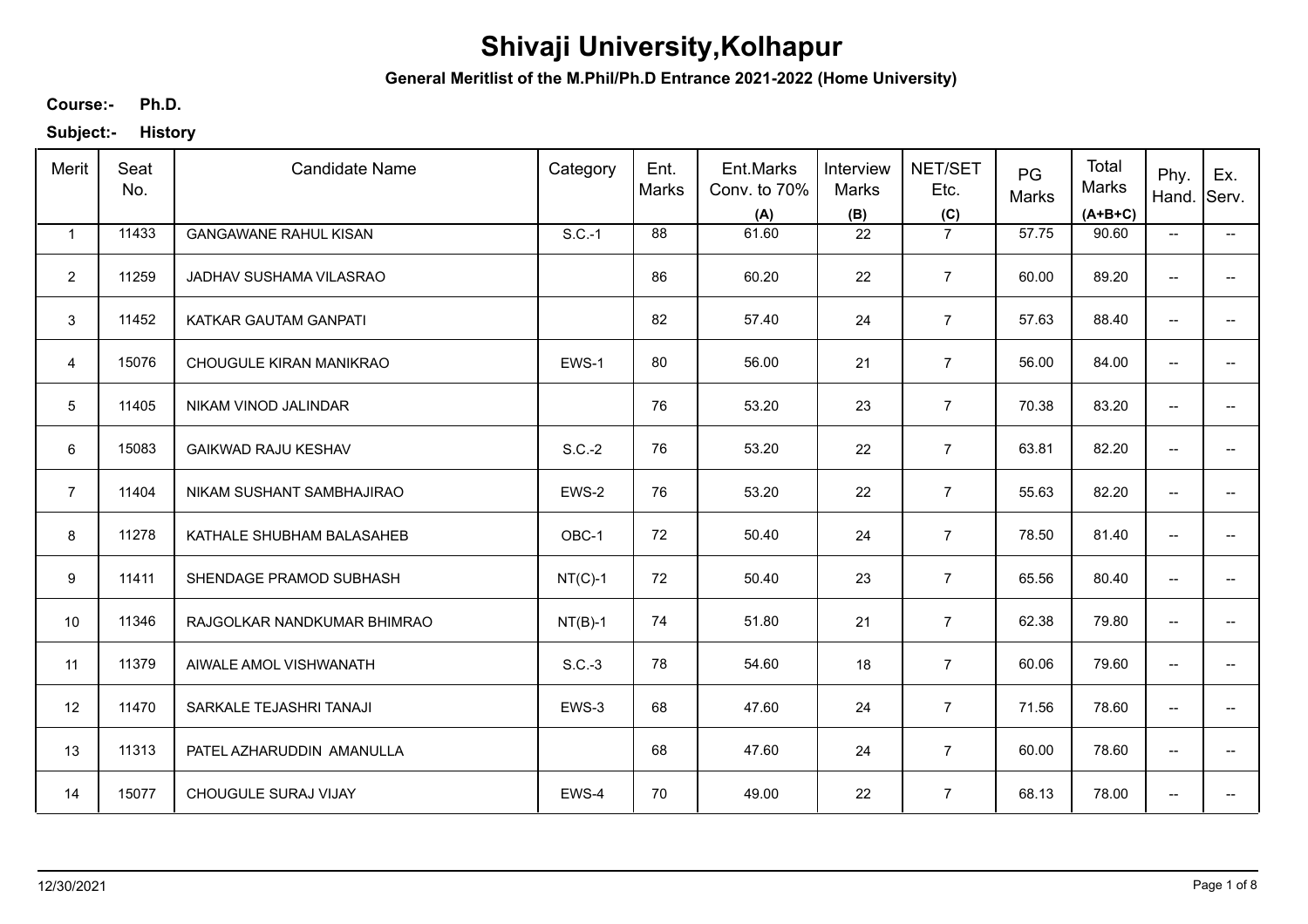**General Meritlist of the M.Phil/Ph.D Entrance 2021-2022 (Home University)**

**Ph.D. Course:-**

| Merit | Seat<br>No. | <b>Candidate Name</b>          | Category  | Ent.<br>Marks | Ent.Marks<br>Conv. to 70%<br>(A) | Interview<br><b>Marks</b><br>(B) | NET/SET<br>Etc.<br>(C) | PG<br>Marks | Total<br>Marks<br>$(A+B+C)$ | Phy.<br>Hand.            | Ex.<br>Serv.             |
|-------|-------------|--------------------------------|-----------|---------------|----------------------------------|----------------------------------|------------------------|-------------|-----------------------------|--------------------------|--------------------------|
| 15    | 11266       | KADAM SUSHANT SHANKAR          |           | 68            | 47.60                            | 23                               | $\overline{7}$         | 64.56       | 77.60                       | $\overline{\phantom{a}}$ | $\overline{\phantom{a}}$ |
| 16    | 11314       | PATIL AJIT EKNATH              |           | 68            | 47.60                            | 23                               | $\overline{7}$         | 61.50       | 77.60                       | --                       |                          |
| 17    | 11292       | <b>MAHADIK GANESH BHIKAJI</b>  |           | 72            | 50.40                            | 25                               | $\mathsf 0$            | 76.94       | 75.40                       | --                       |                          |
| 18    | 11271       | KAMBLE RAHUL SHANKAR           | $S.C. -4$ | 64            | 44.80                            | 22                               | $\overline{7}$         | 56.88       | 73.80                       | $\overline{\phantom{a}}$ | --                       |
| 19    | 11329       | PATIL RAHUL SUBHASH            |           | 72            | 50.40                            | 23                               | 0                      | 76.31       | 73.40                       | $\overline{\phantom{a}}$ | --                       |
| 20    | 11275       | KAMBLE SWAPNIL DAVID           | $S.C.-5$  | 62            | 43.40                            | 23                               | $\overline{7}$         | 55.62       | 73.40                       | $\overline{\phantom{a}}$ | --                       |
| 21    | 11321       | PATIL DIGAMBAR VISHNU          |           | 60            | 42.00                            | 24                               | $\overline{7}$         | 71.19       | 73.00                       | Yes                      | $\overline{\phantom{a}}$ |
| 22    | 15128       | KUDACHE BABURAO SANGAPPA       | EWS-5     | 66            | 46.20                            | 19                               | $\overline{7}$         | 69.25       | 72.20                       | $\overline{\phantom{a}}$ |                          |
| 23    | 11328       | PATIL PRIYANKA RAJARAM         | EWS-6     | 70            | 49.00                            | 23                               | $\mathbf 0$            | 67.19       | 72.00                       | $\overline{\phantom{a}}$ |                          |
| 24    | 11385       | DEVKAR VISHAL BHAGVAN          | EWS-7     | 64            | 44.80                            | 20                               | $\overline{7}$         | 56.38       | 71.80                       | --                       |                          |
| 25    | 11477       | WAGHMODE SHAKTI ANAND          | $NT(C)-2$ | 58            | 40.60                            | 23                               | $\overline{7}$         | 65.88       | 70.60                       | --                       |                          |
| 26    | 11250       | <b>GURAV SHUBHANGI PRAKASH</b> | OBC-2     | 66            | 46.20                            | 24                               | $\mathbf 0$            | 70.94       | 70.20                       | $\overline{\phantom{a}}$ | --                       |
| 27    | 11388       | JAMADADE ANNASO ASHOK          |           | 66            | 46.20                            | 24                               | $\mathbf 0$            | 69.88       | 70.20                       | $\overline{\phantom{a}}$ | $\overline{\phantom{a}}$ |
| 28    | 11242       | <b>GAIKWAD SANKET SARJERAO</b> |           | 66            | 46.20                            | 23                               | 0                      | 80.13       | 69.20                       | $\overline{\phantom{a}}$ |                          |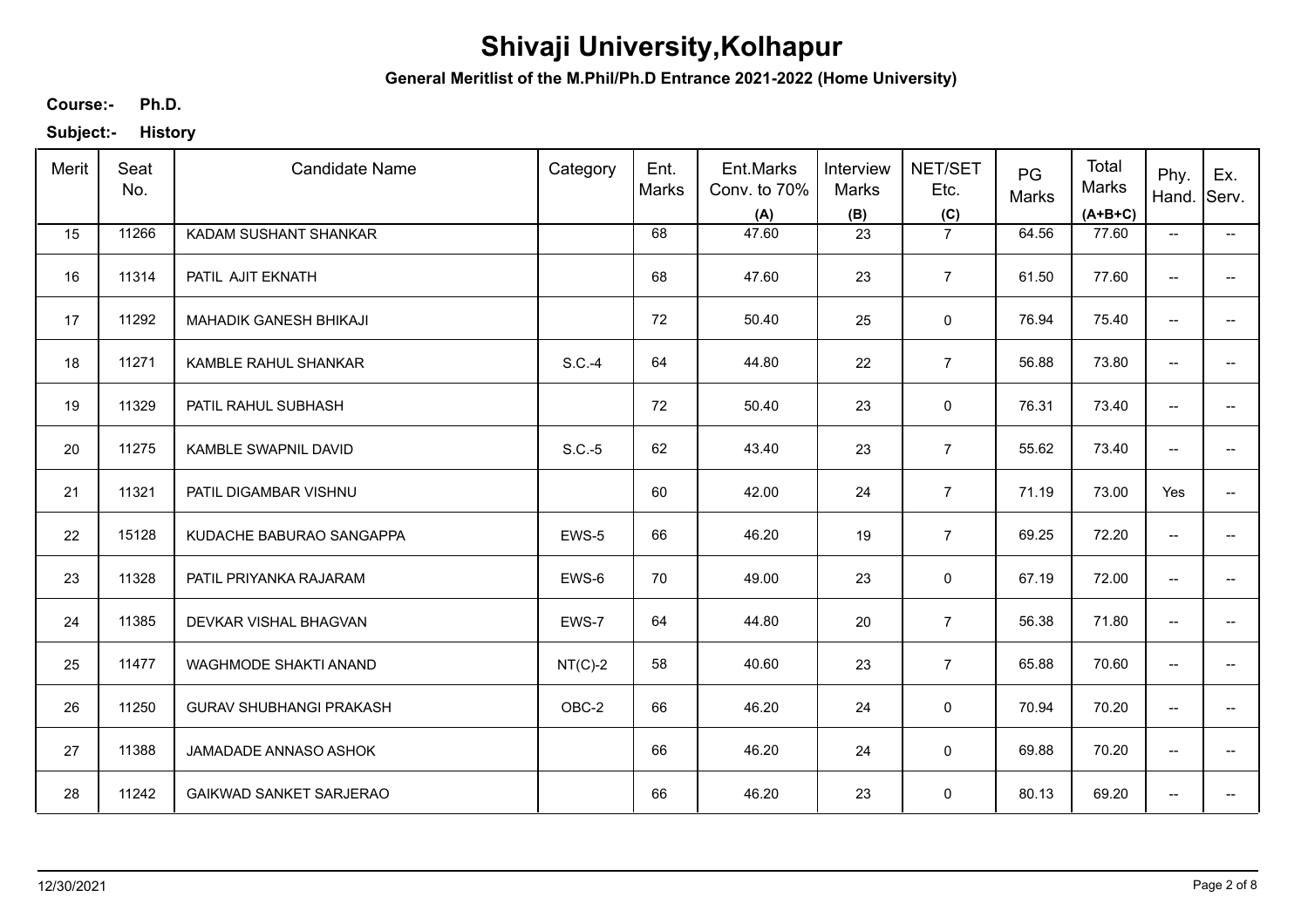**General Meritlist of the M.Phil/Ph.D Entrance 2021-2022 (Home University)**

**Ph.D. Course:-**

| Merit | Seat<br>No. | <b>Candidate Name</b>          | Category      | Ent.<br>Marks | Ent.Marks<br>Conv. to 70%<br>(A) | Interview<br>Marks<br>(B) | NET/SET<br>Etc.<br>(C) | PG<br>Marks | Total<br>Marks<br>$(A+B+C)$ | Phy.<br>Hand.            | Ex.<br>Serv.             |
|-------|-------------|--------------------------------|---------------|---------------|----------------------------------|---------------------------|------------------------|-------------|-----------------------------|--------------------------|--------------------------|
| 29    | 15130       | PATIL SHITALKUMAR SURENDRA     | OBC-3         | 56            | 39.20                            | 23                        | $\overline{7}$         | 60.13       | 69.20                       | $\overline{\phantom{a}}$ | $\overline{\phantom{a}}$ |
| 30    | 11251       | HARUGADE JYOTI BABASO          | OBC-4         | 74            | 51.80                            | 17                        | $\mathbf 0$            | 77.50       | 68.80                       | $\overline{\phantom{a}}$ | --                       |
| 31    | 11461       | PATIL ABHAY PANDURANG          |               | 54            | 37.80                            | 24                        | $\overline{7}$         | 65.88       | 68.80                       | $\overline{\phantom{a}}$ | $- -$                    |
| 32    | 15101       | MAGDUM AASHITOSH PANDURANG     |               | 64            | 44.80                            | 24                        | $\mathsf 0$            | 65.06       | 68.80                       | $\overline{\phantom{a}}$ | $\overline{\phantom{a}}$ |
| 33    | 11444       | KALEL RESHMA VINAYAK           | OBC-5         | 58            | 40.60                            | 21                        | $\overline{7}$         | 71.56       | 68.60                       | $\overline{\phantom{a}}$ | -−                       |
| 34    | 11464       | PATIL VINOD ANANDA             | EWS-8         | 58            | 40.60                            | 21                        | $\overline{7}$         | 66.94       | 68.60                       | $\overline{\phantom{a}}$ | -−                       |
| 35    | 11264       | JAVEER SUNIL MANAGU            | $S.C.-6$      | 58            | 40.60                            | 21                        | $\overline{7}$         | 61.81       | 68.60                       | $\overline{\phantom{a}}$ | --                       |
| 36    | 11455       | LAD SHUBHANGI MAHADEV          |               | 58            | 40.60                            | 21                        | $\overline{7}$         | 55.00       | 68.60                       | $\overline{\phantom{a}}$ |                          |
| 37    | 11303       | MORE IRAPPA VISHNU             | EWS-9         | 62            | 43.40                            | 25                        | $\mathbf 0$            | 67.13       | 68.40                       | $\overline{\phantom{a}}$ | $- -$                    |
| 38    | 11256       | <b>JADHAV NAGENDRA KRISHNA</b> | <b>EWS-10</b> | 56            | 39.20                            | 22                        | $\overline{7}$         | 65.00       | 68.20                       | $\overline{\phantom{a}}$ | $- -$                    |
| 39    | 11468       | REDEKAR NANDKUMAR VITHOBA      |               | 56            | 39.20                            | 22                        | $\overline{7}$         | 65.00       | 68.20                       | $\overline{\phantom{a}}$ | $\overline{\phantom{a}}$ |
| 40    | 15105       | MORE RANJIT BHAGWAN            | <b>EWS-11</b> | 66            | 46.20                            | 22                        | 0                      | 63.81       | 68.20                       | $\overline{\phantom{m}}$ | --                       |
| 41    | 11434       | <b>GODSE MADHAVI MOHAN</b>     | <b>EWS-12</b> | 54            | 37.80                            | 23                        | $\overline{7}$         | 58.81       | 67.80                       | $\overline{\phantom{a}}$ | $\overline{\phantom{a}}$ |
| 42    | 11394       | KAMBLE JAYASHRI DIPAK          | S.C.-7        | 62            | 43.40                            | 17                        | $\overline{7}$         | 58.63       | 67.40                       | $\overline{\phantom{a}}$ | --                       |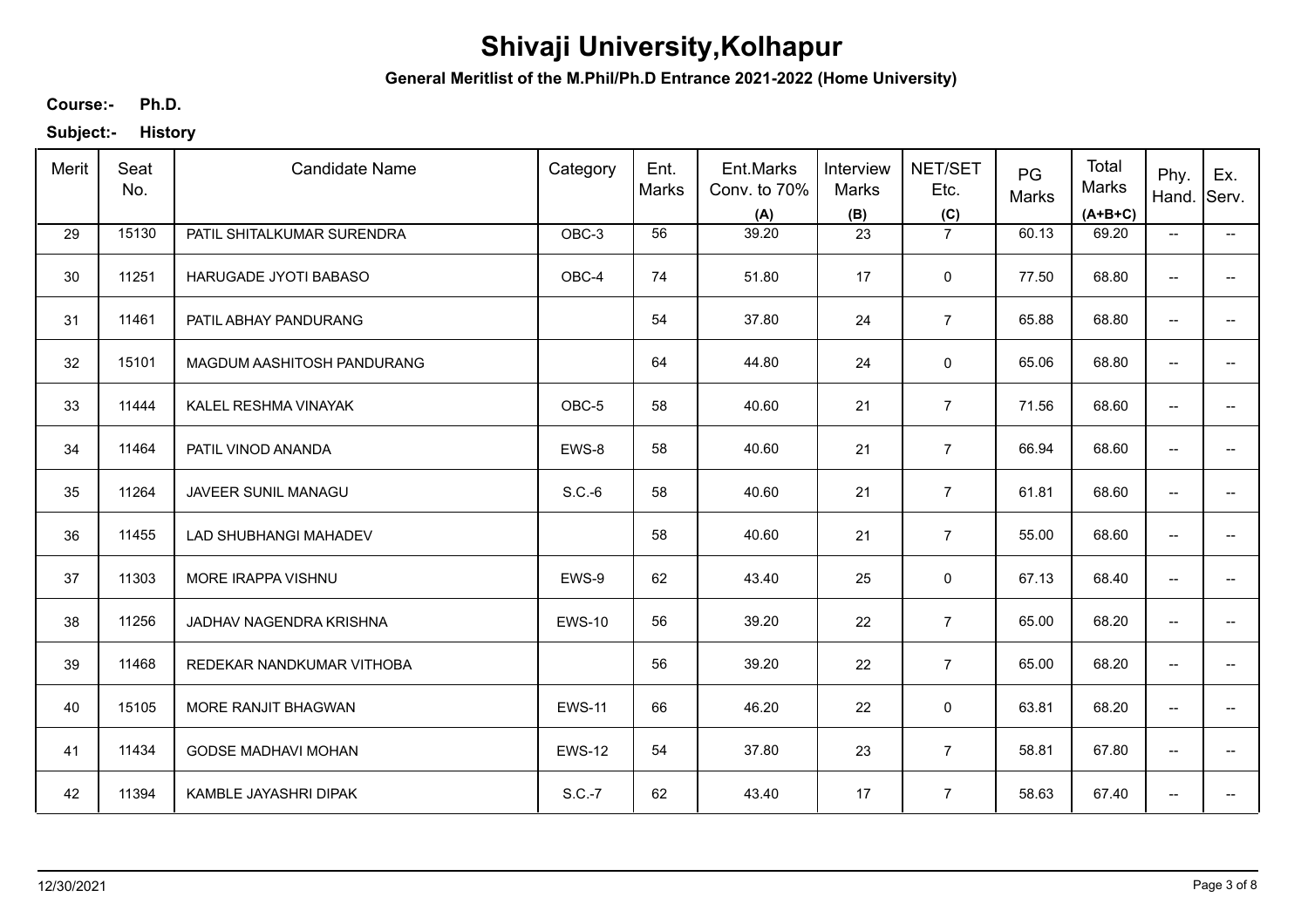**General Meritlist of the M.Phil/Ph.D Entrance 2021-2022 (Home University)**

**Ph.D. Course:-**

| Merit | Seat<br>No. | <b>Candidate Name</b>        | Category      | Ent.<br>Marks | Ent.Marks<br>Conv. to 70%<br>(A) | Interview<br>Marks<br>(B) | NET/SET<br>Etc.<br>(C) | PG<br>Marks | Total<br>Marks<br>$(A+B+C)$ | Phy.<br>Hand.                       | Ex.<br>Serv.             |
|-------|-------------|------------------------------|---------------|---------------|----------------------------------|---------------------------|------------------------|-------------|-----------------------------|-------------------------------------|--------------------------|
| 43    | 11398       | KIRTIKAR YOGESHWAR SHRIPAL   | $S.C.-8$      | 60            | 42.00                            | 18                        | $\overline{7}$         | 66.50       | 67.00                       | $\overline{\phantom{a}}$            | $\overline{\phantom{a}}$ |
| 44    | 15110       | PATIL PRITI RAJENDRA         |               | 64            | 44.80                            | 22                        | 0                      | 59.43       | 66.80                       | $\overline{\phantom{a}}$            | -−                       |
| 45    | 11371       | WADINGEKAR UTTAM BALASO      | <b>EWS-13</b> | 62            | 43.40                            | 23                        | 0                      | 61.75       | 66.40                       | $\overline{\phantom{a}}$            | $-$                      |
| 46    | 11284       | KHUTALE SANDEEPKUMAR SHANKAR | <b>EWS-14</b> | 60            | 42.00                            | 24                        | 0                      | 86.06       | 66.00                       | $\overline{\phantom{a}}$            | $\overline{\phantom{a}}$ |
| 47    | 11341       | POWAR PRIYANKA CHANDRAKANT   | $S.C.-9$      | 54            | 37.80                            | 21                        | $\overline{7}$         | 58.00       | 65.80                       | $\overline{\phantom{a}}$            | -−                       |
| 48    | 11299       | MANJARE MADHUBALA VASANT     | SBC-1         | 52            | 36.40                            | 22                        | $\overline{7}$         | 62.13       | 65.40                       | $\overline{\phantom{a}}$            | $\overline{\phantom{a}}$ |
| 49    | 11270       | KAMBLE PRASHANT PRAKASH      | S.C.-10       | 56            | 39.20                            | 19                        | $\overline{7}$         | 57.00       | 65.20                       | $\overline{\phantom{a}}$            | -−                       |
| 50    | 11476       | WAGHMODE MACHINDRA JAGANNATH | $NT(C)-3$     | 56            | 39.20                            | 19                        | $\overline{7}$         | 55.00       | 65.20                       | $\overline{\phantom{a}}$            | $\overline{\phantom{a}}$ |
| 51    | 11419       | BODAKE DAYANAND HANMANT      | OBC-6         | 60            | 42.00                            | 16                        | $\overline{7}$         | 60.13       | 65.00                       | $\overline{\phantom{a}}$            |                          |
| 52    | 11364       | SUTAR SHRIRAM ISHWARA        | OBC-7         | 60            | 42.00                            | 23                        | 0                      | 59.93       | 65.00                       | $\overline{\phantom{a}}$            | -−                       |
| 53    | 11258       | JADHAV SHUBHANGI RAHUL       | <b>EWS-15</b> | 62            | 43.40                            | 21                        | 0                      | 66.38       | 64.40                       | $\overline{\phantom{a}}$            | $\overline{\phantom{a}}$ |
| 54    | 11331       | PATIL SAMBHAJI BABAN         | <b>EWS-16</b> | 56            | 39.20                            | 18                        | $\overline{7}$         | 66.25       | 64.20                       | $\overline{\phantom{a}}$            | $\overline{\phantom{a}}$ |
| 55    | 11249       | <b>GURAV SAMIR SHANKAR</b>   | OBC-8         | 54            | 37.80                            | 19                        | $\overline{7}$         | 56.50       | 63.80                       | $\overline{\phantom{a}}$            | $\overline{\phantom{a}}$ |
| 56    | 11344       | PUKALE DATTATRAYA MARUTI     | $NT(C)-4$     | 66            | 46.20                            | 17                        | 0                      | 58.56       | 63.20                       | $\hspace{0.05cm}$ $\hspace{0.05cm}$ | ÷                        |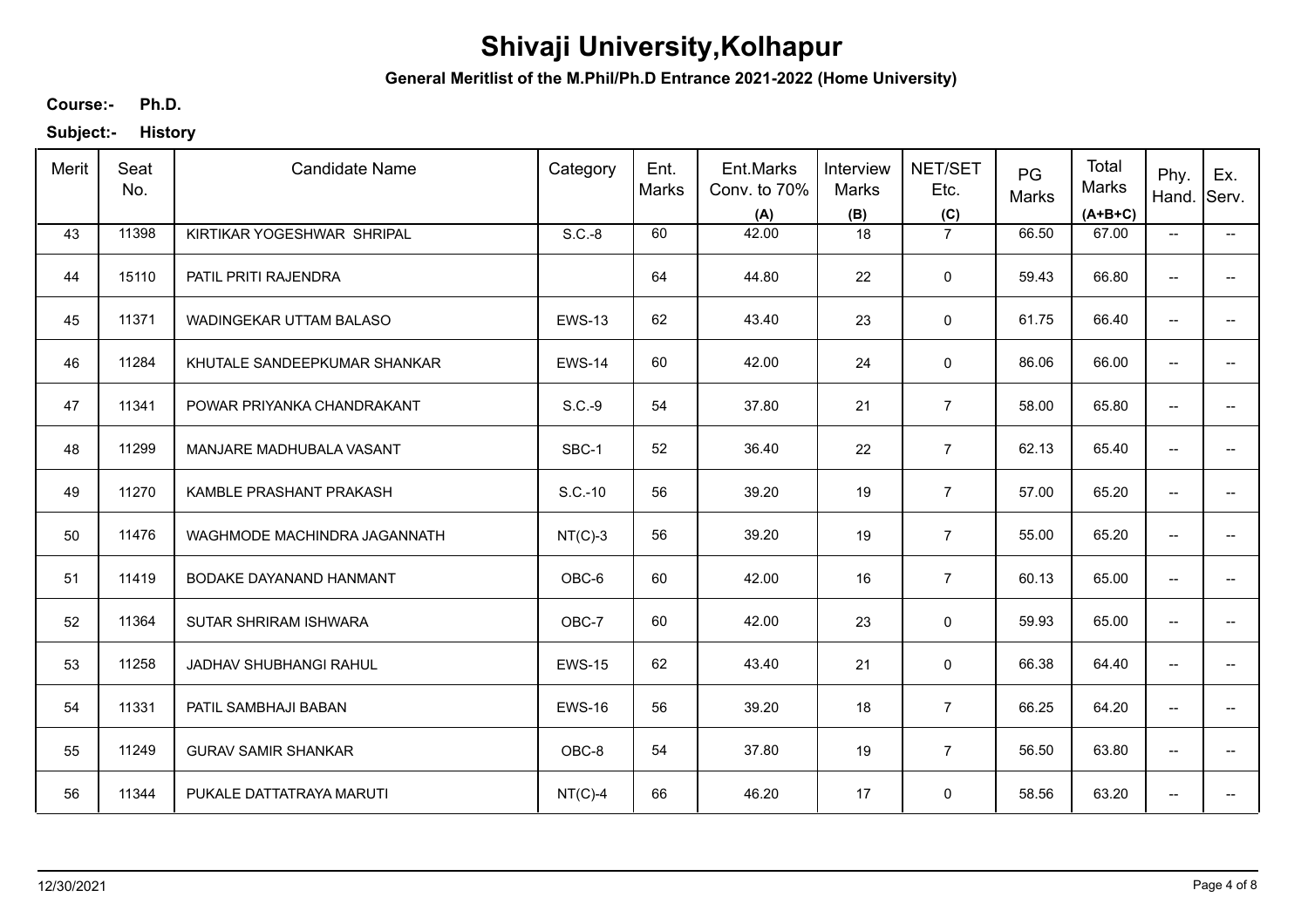**General Meritlist of the M.Phil/Ph.D Entrance 2021-2022 (Home University)**

**Ph.D. Course:-**

| Merit | Seat<br>No. | <b>Candidate Name</b>         | Category      | Ent.<br>Marks | Ent.Marks<br>Conv. to 70%<br>(A) | Interview<br>Marks<br>(B) | NET/SET<br>Etc.<br>(C) | PG<br>Marks | Total<br>Marks<br>$(A+B+C)$ | Phy.<br>Hand.                       | Ex.<br>Serv.             |
|-------|-------------|-------------------------------|---------------|---------------|----------------------------------|---------------------------|------------------------|-------------|-----------------------------|-------------------------------------|--------------------------|
| 57    | 11456       | LOKHANDE AMAR SHIVAJI         | OBC-9         | 60            | 42.00                            | 21                        | $\mathbf 0$            | 63.75       | 63.00                       | $\overline{\phantom{a}}$            | $\overline{\phantom{a}}$ |
| 58    | 15133       | TARE PRITI DHULAPPA           | <b>EWS-17</b> | 60            | 42.00                            | 21                        | 0                      | 57.00       | 63.00                       | $\overline{\phantom{a}}$            | -−                       |
| 59    | 11306       | MUSHRIF KAMAAL NURUDDIN       | OBC-10        | 48            | 33.60                            | 22                        | $\overline{7}$         | 55.00       | 62.60                       | $\overline{\phantom{a}}$            |                          |
| 60    | 11227       | CHAVAN AMAR MAHADEV           |               | 62            | 43.40                            | 19                        | $\mathbf 0$            | 67.75       | 62.40                       | $\overline{\phantom{a}}$            | $\overline{\phantom{a}}$ |
| 61    | 11387       | <b>GURAV VINAYAK RAJENDRA</b> | OBC-11        | 52            | 36.40                            | 19                        | $\overline{7}$         | 64.75       | 62.40                       | $\overline{\phantom{a}}$            | -−                       |
| 62    | 11330       | PATIL RAMESH SHAMRAO          | OBC-12        | 54            | 37.80                            | 17                        | $\overline{7}$         | 60.13       | 61.80                       | $\overline{\phantom{a}}$            | $\overline{\phantom{a}}$ |
| 63    | 11357       | SHINDE RAVINDRA NARAYAN       |               | 54            | 37.80                            | 17                        | $\overline{7}$         | 57.00       | 61.80                       | $\overline{\phantom{a}}$            | -−                       |
| 64    | 11262       | JADHAV VISHAL NARAYAN         | <b>EWS-18</b> | 62            | 43.40                            | 18                        | 0                      | 73.25       | 61.40                       | $\overline{\phantom{a}}$            |                          |
| 65    | 11279       | KHABDE NISHANT DINKAR         | S.C.-11       | 46            | 32.20                            | 22                        | $\overline{7}$         | 52.00       | 61.20                       | $\overline{\phantom{a}}$            |                          |
| 66    | 11277       | KANDURKAR SANDIP ANANDA       |               | 50            | 35.00                            | 19                        | $\overline{7}$         | 64.56       | 61.00                       | $\overline{\phantom{a}}$            | -−                       |
| 67    | 11317       | PATIL ANANDA PANDURANG        |               | 50            | 35.00                            | 19                        | $\overline{7}$         | 55.13       | 61.00                       | Yes                                 | $\overline{\phantom{a}}$ |
| 68    | 11315       | PATIL RUSHIKESH PRALHAD       |               | 54            | 37.80                            | 23                        | 0                      | 71.75       | 60.80                       | $\overline{\phantom{a}}$            | $\overline{\phantom{a}}$ |
| 69    | 15093       | KATHARE DHIRAJ PRABUDDH       | S.C.-12       | 54            | 37.80                            | 23                        | $\mathbf 0$            | 56.06       | 60.80                       | $\overline{\phantom{a}}$            | $\overline{\phantom{a}}$ |
| 70    | 15097       | KOTHALE ASMITA SHREEYAL       | <b>EWS-19</b> | 52            | 36.40                            | 24                        | $\mathbf 0$            | 64.88       | 60.40                       | $\hspace{0.05cm}$ $\hspace{0.05cm}$ | ÷                        |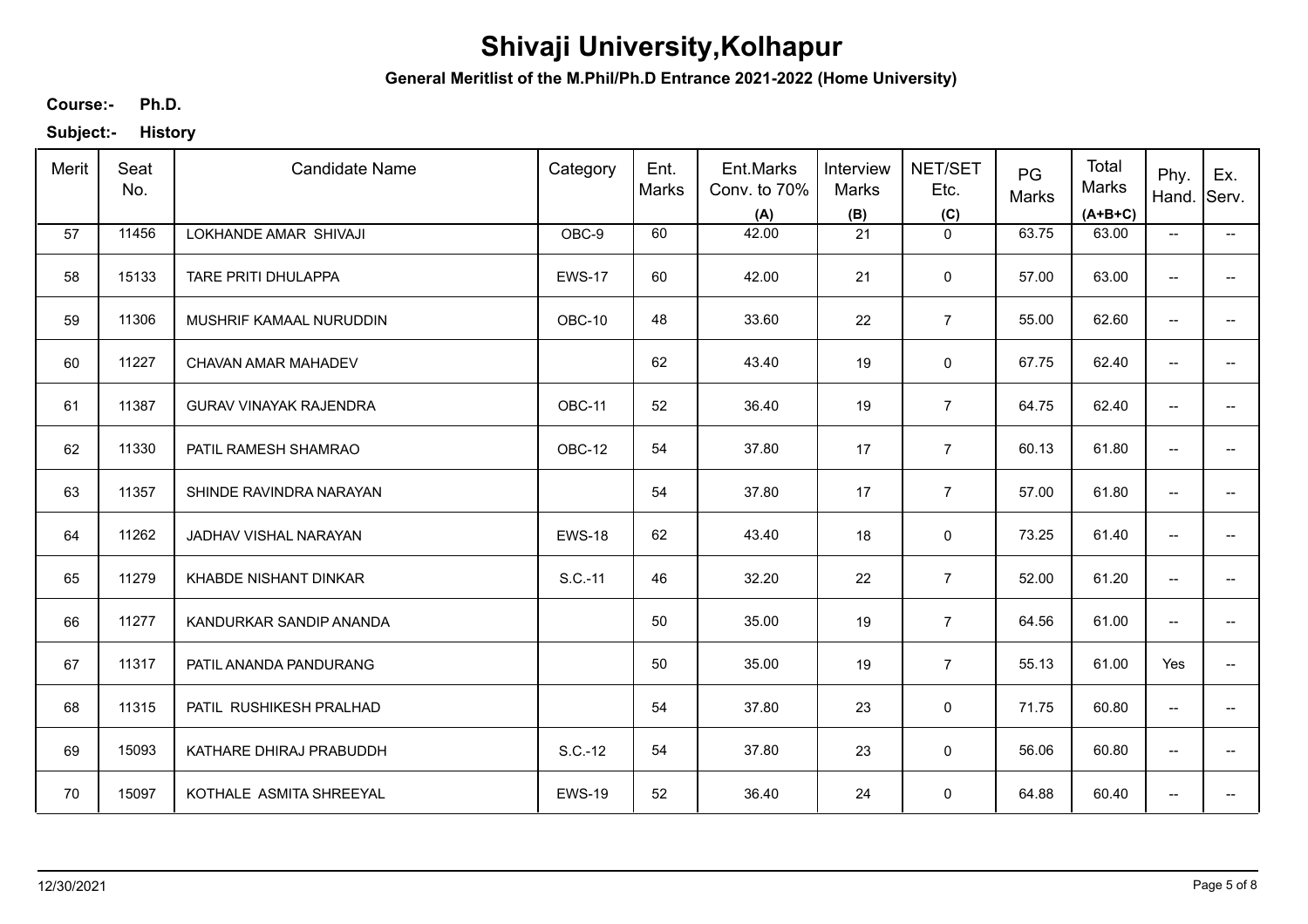**General Meritlist of the M.Phil/Ph.D Entrance 2021-2022 (Home University)**

**Ph.D. Course:-**

| Merit | Seat<br>No. | <b>Candidate Name</b>           | Category      | Ent.<br>Marks | Ent.Marks<br>Conv. to 70%<br>(A) | Interview<br>Marks<br>(B) | NET/SET<br>Etc.<br>(C) | PG<br>Marks | Total<br>Marks<br>$(A+B+C)$ | Phy.<br>Hand.                       | Ex.<br>Serv.                           |
|-------|-------------|---------------------------------|---------------|---------------|----------------------------------|---------------------------|------------------------|-------------|-----------------------------|-------------------------------------|----------------------------------------|
| 71    | 15109       | PATIL JYOTI SANJAY              |               | 56            | 39.20                            | 21                        | $\mathbf 0$            | 78.81       | 60.20                       | $\overline{\phantom{a}}$            | $\overline{\phantom{a}}$               |
| 72    | 15085       | <b>GHATGE DHIRAJ SURYKANT</b>   | S.C.-13       | 54            | 37.80                            | 22                        | $\mathbf 0$            | 83.00       | 59.80                       | $\overline{\phantom{a}}$            | $--$                                   |
| 73    | 15136       | ARBUNE MRUNMAY DEEPAK           | SBC-2         | 54            | 37.80                            | 22                        | $\mathsf{O}\xspace$    | 76.38       | 59.80                       | $\overline{\phantom{a}}$            | $- -$                                  |
| 74    | 15088       | <b>GOTKHINDE SONALI VASANT</b>  |               | 54            | 37.80                            | 22                        | $\mathbf 0$            | 76.00       | 59.80                       | $\overline{\phantom{a}}$            | $\overline{\phantom{a}}$               |
| 75    | 11247       | <b>GURAV SANDIP BALAVANT</b>    | OBC-13        | 54            | 37.80                            | 22                        | $\mathsf 0$            | 68.75       | 59.80                       | $\overline{\phantom{a}}$            | Yes                                    |
| 76    | 11408       | PAWAR DIPAK BHIKUJI             | <b>EWS-20</b> | 58            | 40.60                            | 18                        | $\mathbf 0$            | 60.00       | 58.60                       | $\overline{\phantom{a}}$            | $\hspace{0.05cm}$ $\hspace{0.05cm}$    |
| 77    | 11396       | KARADKAR WASIM ALAMGIR          | OBC-14        | 56            | 39.20                            | 19                        | $\mathbf 0$            | 81.75       | 58.20                       | $\overline{\phantom{a}}$            | $- -$                                  |
| 78    | 15070       | BABAR PRIYANKA RAMCHANDRA       |               | 54            | 37.80                            | 20                        | $\mathbf 0$            | 65.18       | 57.80                       | $\overline{\phantom{a}}$            | $\hspace{0.05cm}$ $\hspace{0.05cm}$    |
| 79    | 11226       | CHAVAN AKASH RAJARAM            | S.C.-14       | 58            | 40.60                            | 17                        | 0                      | 68.56       | 57.60                       | $\overline{\phantom{a}}$            | $- -$                                  |
| 80    | 11248       | <b>GURAV KAMALAKAR BALIRAM</b>  | OBC-15        | 58            | 40.60                            | 17                        | $\mathbf 0$            | 60.44       | 57.60                       | $\hspace{0.05cm}$ $\hspace{0.05cm}$ | $- -$                                  |
| 81    | 15098       | KUMBHAR BHAGYASHREE SHAMRAO     | OBC-16        | 52            | 36.40                            | 21                        | $\mathbf 0$            | 79.50       | 57.40                       | $\overline{\phantom{a}}$            | $\overline{\phantom{a}}$               |
| 82    | 11246       | <b>GAWAS GANU SATU</b>          |               | 52            | 36.40                            | 14                        | $\overline{7}$         | 62.38       | 57.40                       | $\overline{\phantom{a}}$            | $\hspace{0.05cm}$ $\hspace{0.05cm}$    |
| 83    | 11237       | DANGARE MONIKA MAHANAND         | SBC-3         | 56            | 39.20                            | 18                        | $\mathbf 0$            | 61.75       | 57.20                       | $\overline{\phantom{a}}$            | $\hspace{0.05cm} \rule{0.5cm}{0.15cm}$ |
| 84    | 15086       | <b>GIRI NANASAHEB DATTATRAY</b> | $NT(B)-2$     | 50            | 35.00                            | 22                        | $\mathsf 0$            | 55.00       | 57.00                       | $\overline{\phantom{a}}$            | $\hspace{0.05cm}$ – $\hspace{0.05cm}$  |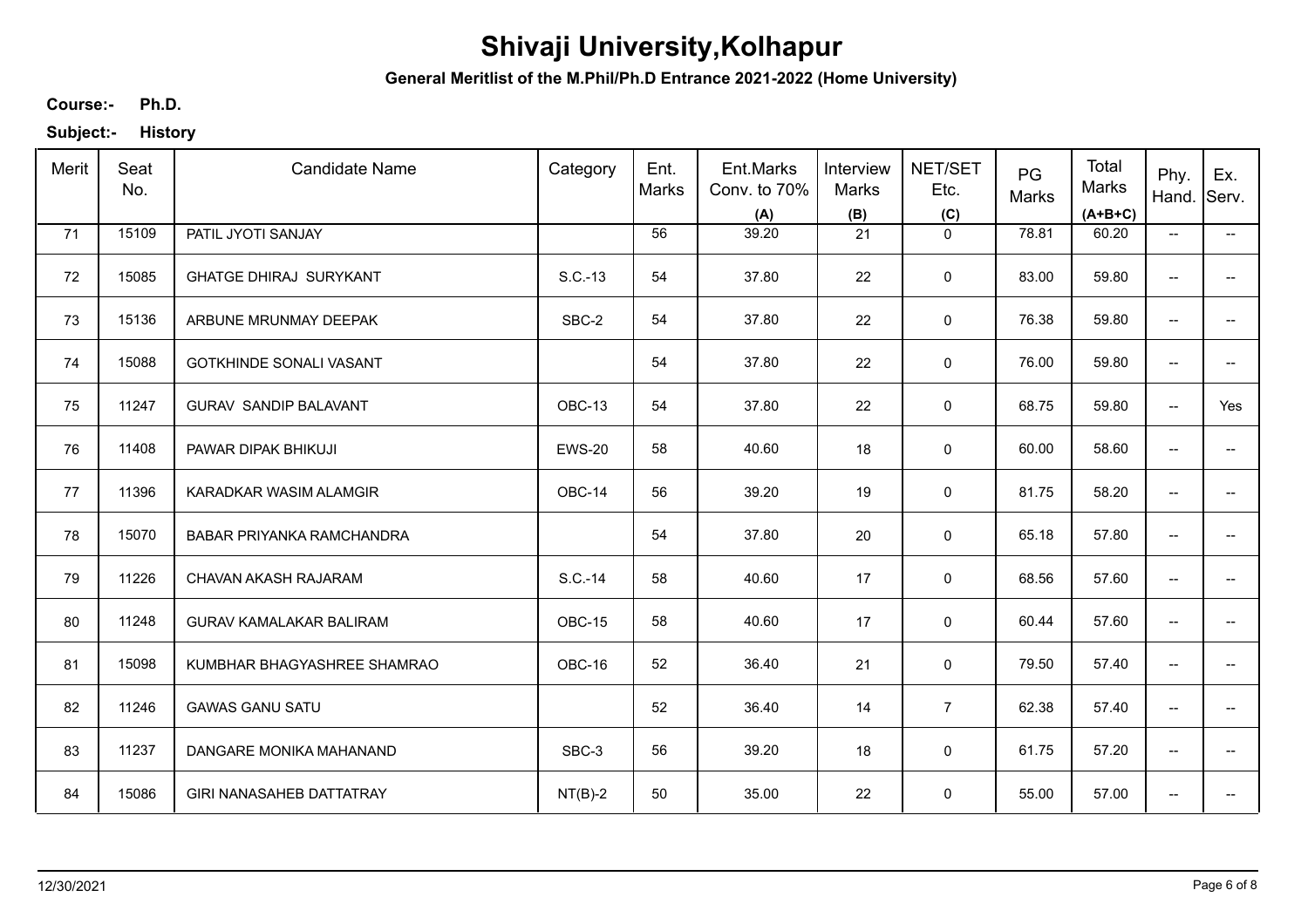**General Meritlist of the M.Phil/Ph.D Entrance 2021-2022 (Home University)**

**Ph.D. Course:-**

| Merit | Seat<br>No. | <b>Candidate Name</b>              | Category      | Ent.<br><b>Marks</b> | Ent.Marks<br>Conv. to 70%<br>(A) | Interview<br>Marks<br>(B) | NET/SET<br>Etc.<br>(C) | PG<br>Marks | Total<br>Marks<br>$(A+B+C)$ | Phy.<br>Hand.            | Ex.<br>Serv.                           |
|-------|-------------|------------------------------------|---------------|----------------------|----------------------------------|---------------------------|------------------------|-------------|-----------------------------|--------------------------|----------------------------------------|
| 85    | 15131       | SHEJUL AMOL BHIMU                  | $NT(C)-5$     | 54                   | 37.80                            | 19                        | $\mathbf 0$            | 63.31       | 56.80                       | $\overline{\phantom{a}}$ | −−                                     |
| 86    | 11320       | PATIL DEEPALI SARDAR               |               | 52                   | 36.40                            | 20                        | $\mathbf 0$            | 60.00       | 56.40                       | $\overline{\phantom{a}}$ | $\overline{\phantom{a}}$               |
| 87    | 15114       | SARAFDAR APARNA SAHADEV            | <b>EWS-21</b> | 54                   | 37.80                            | 18                        | $\mathbf 0$            | 77.56       | 55.80                       | $\overline{\phantom{a}}$ | $\overline{\phantom{a}}$               |
| 88    | 11220       | <b>BHILAWADE SHILPA RAVIRAJ</b>    |               | 54                   | 37.80                            | 18                        | $\mathbf 0$            | 76.00       | 55.80                       | $\overline{\phantom{a}}$ | $\overline{\phantom{a}}$               |
| 89    | 15108       | PATIL SHIVAJI RAMCHANDRA           | <b>EWS-22</b> | 48                   | 33.60                            | 22                        | $\mathbf 0$            | 60.00       | 55.60                       | $\overline{\phantom{a}}$ | $\overline{\phantom{a}}$               |
| 90    | 11384       | <b>BIRNALE BHAGYASHREE SANDEEP</b> | <b>EWS-23</b> | 48                   | 33.60                            | 22                        | 0                      | 55.50       | 55.60                       | $\overline{\phantom{a}}$ | $\hspace{0.05cm} \rule{0.5cm}{0.15cm}$ |
| 91    | 15118       | SUTAR NIKHIL MURLIDHAR             | OBC-17        | 52                   | 36.40                            | 19                        | 0                      | 59.31       | 55.40                       | $\overline{\phantom{a}}$ | $\overline{\phantom{a}}$               |
| 92    | 11395       | KAMBLE SHARVARI SHAILESH           | S.C.-15       | 52                   | 36.40                            | 19                        | $\mathbf 0$            | 56.50       | 55.40                       | $\overline{\phantom{a}}$ | $\overline{\phantom{a}}$               |
| 93    | 15113       | POL SURAJ TANAJI                   | <b>EWS-24</b> | 52                   | 36.40                            | 19                        | $\mathbf 0$            | 55.00       | 55.40                       | $\overline{\phantom{a}}$ | $\overline{\phantom{a}}$               |
| 94    | 15084       | GAIKWAD VIJAY YASHWANTRAO          | S.C.-16       | 54                   | 37.80                            | 17                        | $\mathsf{O}\xspace$    | 54.38       | 54.80                       | $\overline{\phantom{a}}$ | $\overline{\phantom{a}}$               |
| 95    | 11431       | <b>GAIKWAD PUJA DADASO</b>         | <b>EWS-25</b> | 50                   | 35.00                            | 19                        | $\mathsf{O}\xspace$    | 78.75       | 54.00                       | $\overline{\phantom{a}}$ | $\overline{\phantom{a}}$               |
| 96    | 11393       | KAMBLE CHANDRAKANT MARUTI          | S.C.-17       | 50                   | 35.00                            | 19                        | 0                      | 58.88       | 54.00                       | $\overline{\phantom{a}}$ | $\overline{\phantom{a}}$               |
| 97    | 11449       | KAMBLE RAJANI LALCHAND             | S.C.-18       | 50                   | 35.00                            | 19                        | $\mathbf 0$            | 56.75       | 54.00                       | $\overline{\phantom{a}}$ | $\hspace{0.05cm} \rule{0.5cm}{0.15cm}$ |
| 98    | 15078       | DHOTRE POOJA BABURAV               | $V.J.(A)-1$   | 48                   | 33.60                            | 19                        | $\mathsf 0$            | 62.81       | 52.60                       | $\overline{\phantom{a}}$ | −−                                     |